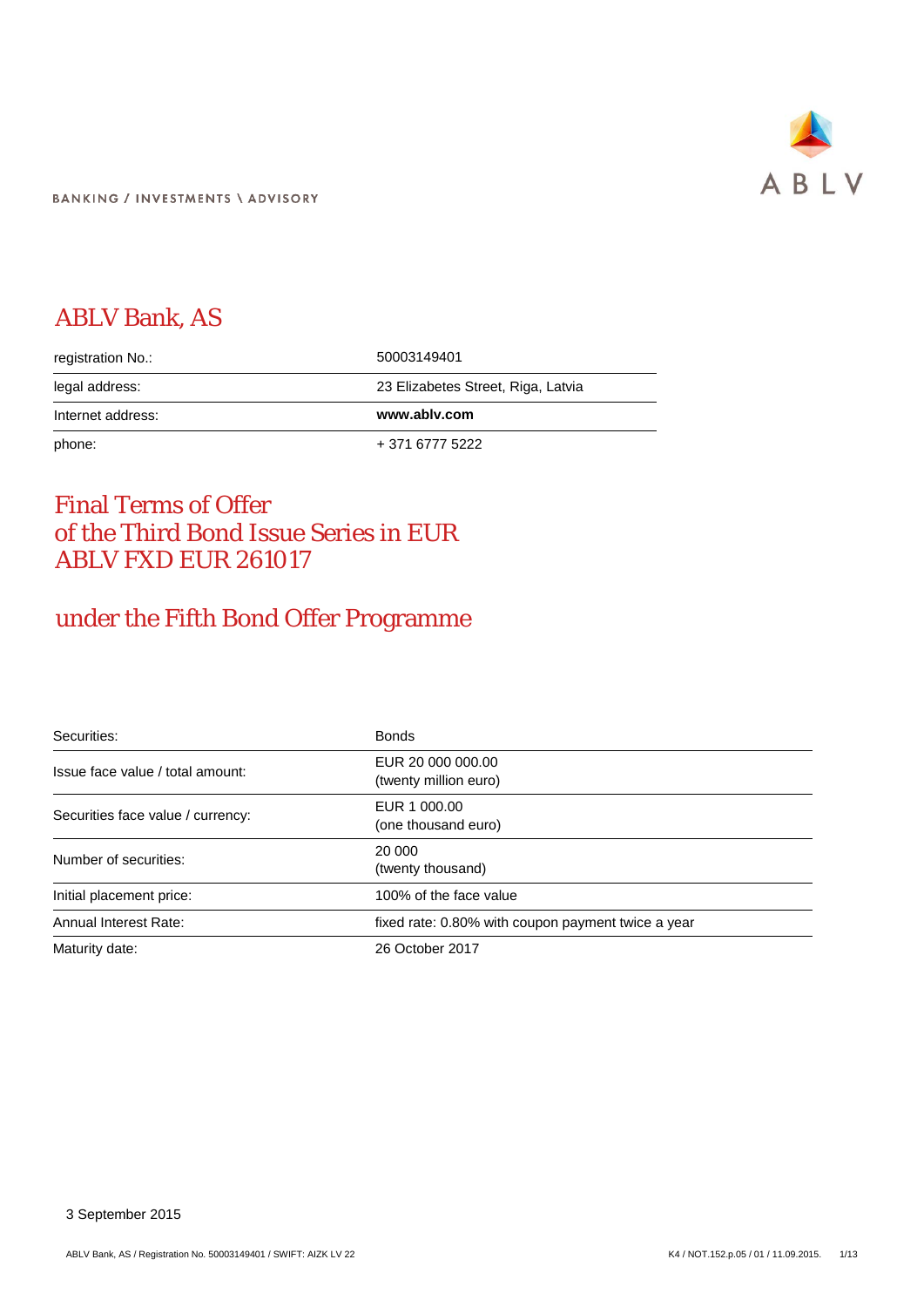# TABLE OF CONTENTS

| 1. |  |
|----|--|
| 2. |  |
| 3. |  |
| 4. |  |
| 5. |  |
| 6. |  |
| 7. |  |
| 8. |  |
| 9. |  |
|    |  |

Appendixes include the Bond issue summary and the sample order form to be submitted by the Investor to conclude the financial instruments transaction.

Appendix 1: Bond issue summary.

Appendix 2: "Financial Instrument' Trade Order" form.

The Final Terms are prepared in accordance with the requirements of paragraph 4 of article 5 of the Directive 2003/71/EC of the European Parliament and of the Council.

The Final Terms shall be read together with ABLV Bank, AS, Base Prospectus of the Fifth Bond Offer Programme. The Base Prospectus is published at the Issuer's home page **www.ablv.com**. Full information on the Issuer and the Bond issue can be only obtained reading the Base Prospectus together with the Final Terms. The Bond issue summary is appended to these Final Terms.

#### **Notice**

Before making a decision on investing in the Bonds, any Investor shall independently and, if necessary, engaging an advisor, generally assess the information provided in the Base Prospectus and these Final Terms.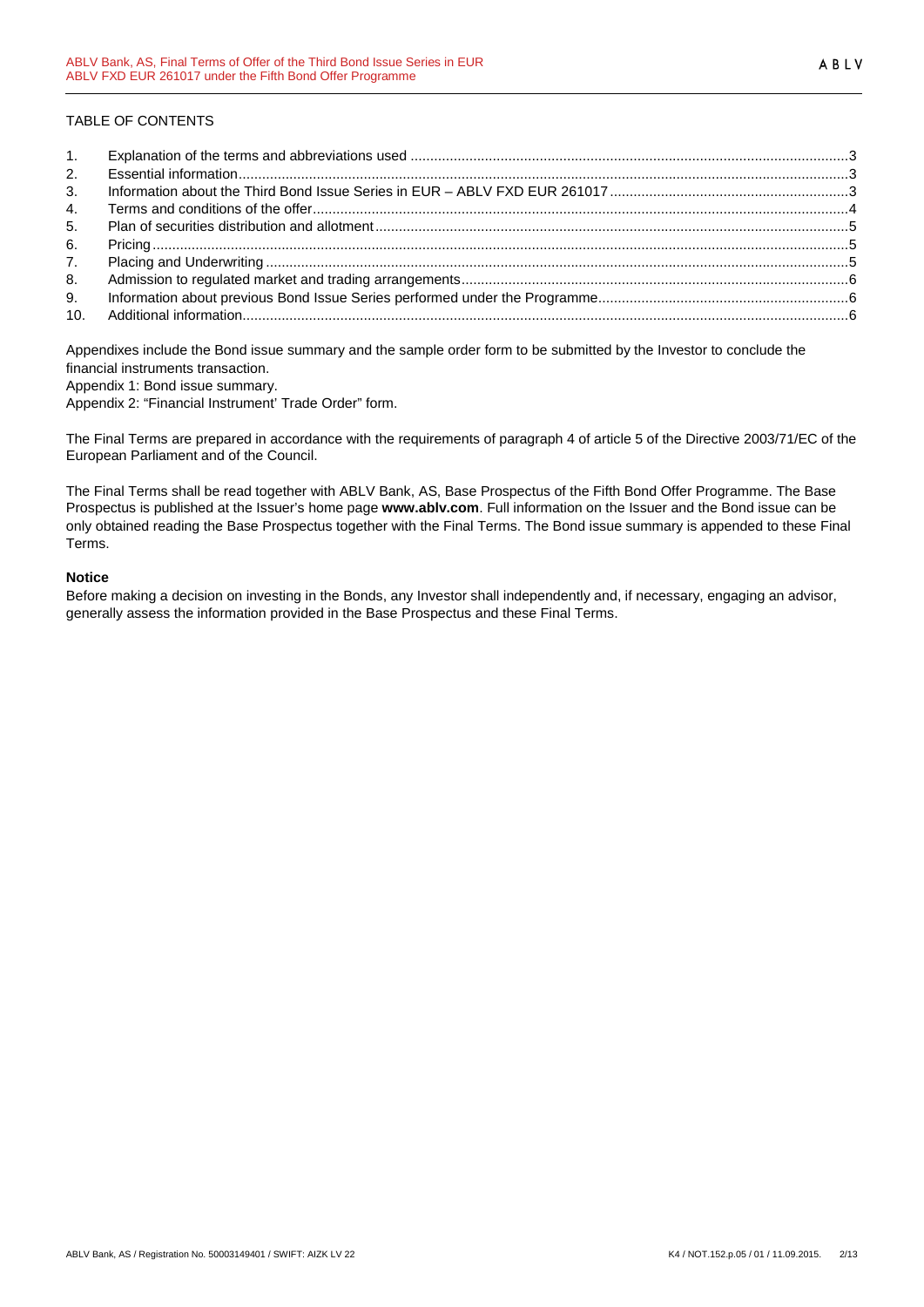### <span id="page-2-0"></span>**1. Explanation of the terms and abbreviations used**

**Third Bond Issue Series in EUR** or **ABLV FXD EUR 261017** – the Bonds that are issued pursuant to ABLV Bank, AS, Base Prospectus of the Fifth Bond Offer Programme and these Final Terms of Offer.

**Note:** the other terms and abbreviations used correspond to those included in the Base Prospectus.

#### <span id="page-2-1"></span>**2. Essential information**

2.1. Interest of natural and legal persons involved in the issue/ offer N/A

#### 2.2. Reasons for the offer

Objective of the Third Bond Issue Series in EUR shall be raising of funds that the Issuer will use for financing its operating activities, including without limitation:

- improvement of the ABLV Bank assets' and liabilities' distribution into maturity bands;
- increase and maintenance of the liquidity level required for activities of ABLV Bank.

### <span id="page-2-2"></span>**3. Information about the Third Bond Issue Series in EUR – ABLV FXD EUR 261017 (under the Fifth Bond Offer Programme)**

| Issuer:                                       | ABLV Bank, AS                                                                                                                        |
|-----------------------------------------------|--------------------------------------------------------------------------------------------------------------------------------------|
| Securities:                                   | <b>Bonds</b>                                                                                                                         |
| ISIN:                                         | LV0000801868                                                                                                                         |
| Type of securities:                           | In bearer form                                                                                                                       |
| Class of securities:                          | Without restraint on alienation                                                                                                      |
| Collateral:                                   | Not secured with pledge                                                                                                              |
| Depository:                                   | Joint stock company Latvian Central Depository                                                                                       |
| Regulated market:                             | Stock Exchange Nasdaq Riga                                                                                                           |
|                                               | <b>Baltic Bond List</b>                                                                                                              |
| Currency of the Bond issue:                   | EUR (euro)                                                                                                                           |
| Face value/total amount of the Bond issue:    | EUR 20 000 000.001                                                                                                                   |
|                                               | (twenty million euro)                                                                                                                |
| Bond Face Value:                              | EUR 1 000.00                                                                                                                         |
|                                               | (one thousand euro)                                                                                                                  |
| Number of the Bonds:                          | 20 0001                                                                                                                              |
|                                               | (twenty thousand)                                                                                                                    |
| <b>Annual Interest Rate:</b>                  | Fixed: 0.80%                                                                                                                         |
|                                               | (zerro and 80/100 percent)                                                                                                           |
| Date of the Interest Income calculation:      | 5 working days before the Interest Income payment date                                                                               |
| Frequency and dates of the Interest Income    | Twice a year: on 26 October and 26 April,                                                                                            |
| payments:                                     | starting from 26 April 2016, ending on 26 October 2017                                                                               |
| Maturity date of the Bonds:                   | 26 October 2017                                                                                                                      |
|                                               | • The Issuer shall be entitled to prematurely redeem the part of the<br>Bond issue the initial placement of which was not performed; |
| Premature redemption                          | The Issuer shall be entitled to prematurely redeem the Bonds that the                                                                |
| (call option):                                | Issuer purchased in the secondary securities market or acquired                                                                      |
|                                               | otherwise in compliance with provisions of the normative acts,                                                                       |
|                                               | provided that normative acts contain no limitations with regard to such<br>redemption.                                               |
| Early repayment claim                         | The Investor shall not be entitled to claim the Face Value and accrued                                                               |
| (put option):                                 | interest to be repaid by the Issuer before maturity.                                                                                 |
| Arrangements for the amortisation of the loan | N/A                                                                                                                                  |
|                                               | Fixed interest rate is set for the Bonds. The Bond yield does not depend                                                             |
| Information on yield                          | on the changes in the base interest rate in the interbank market.                                                                    |
| Yield calculation method                      | Pursuant to paragraph 6.9 of the Base Prospectus                                                                                     |
| Representation of the Investors               | Pursuant to paragraph 6.14 of the Base Prospectus                                                                                    |
|                                               |                                                                                                                                      |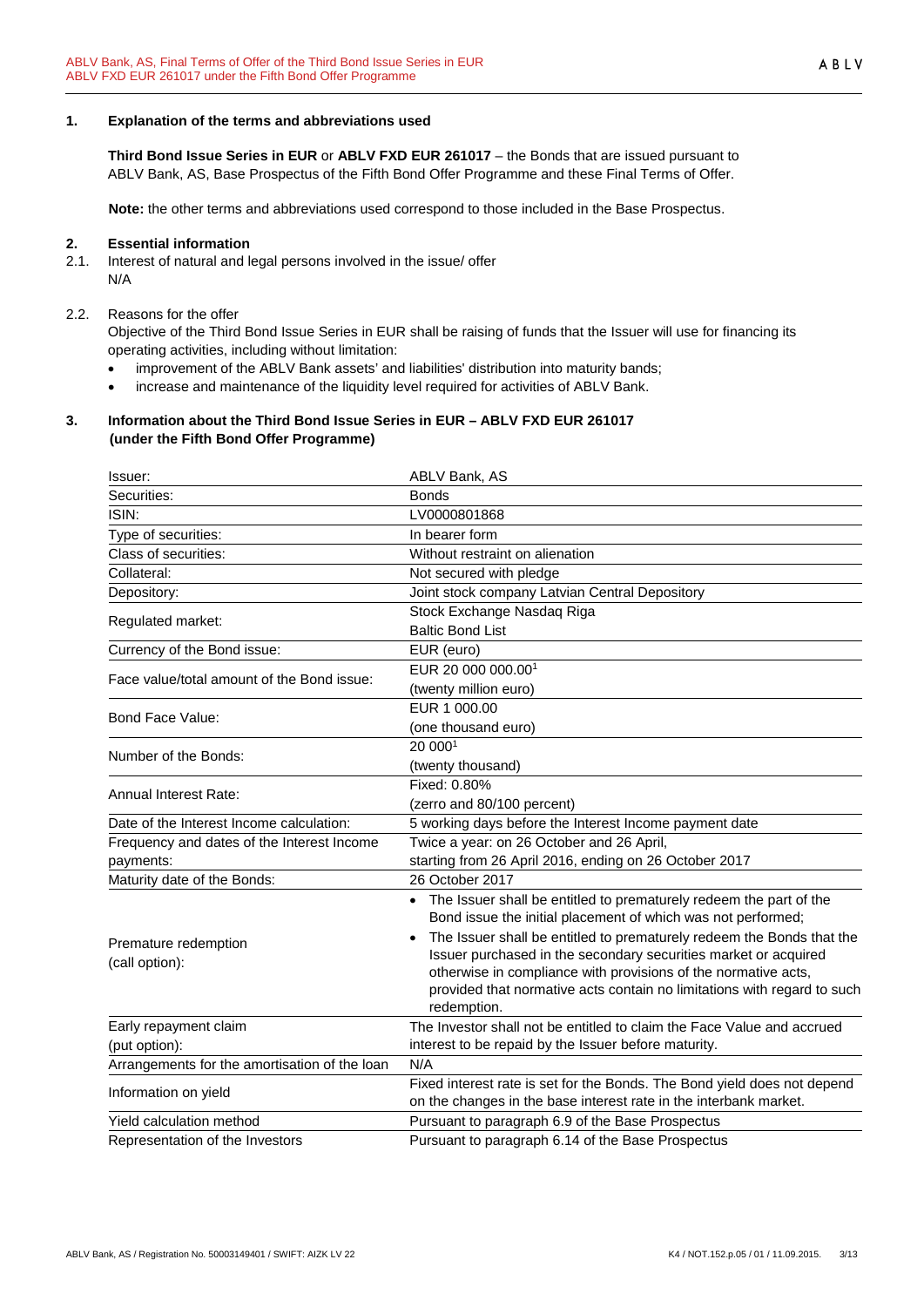The Bonds are issued and public offering is performed pursuant to the following decisions of ABLV Bank:

|                                          | • decision on the bond issue of the ordinary meeting of shareholders,<br>dated 31 March 2015 (Minutes No. 1, paragraph 5.11);       |  |  |  |
|------------------------------------------|-------------------------------------------------------------------------------------------------------------------------------------|--|--|--|
| Decisions on the Bond issue              | decision of the Board on approving the Base Prospectus of the<br>Fifth Bond Offer Programme, dated 23 April 2015 (Minutes No. V-26, |  |  |  |
|                                          | paragraph 7);                                                                                                                       |  |  |  |
|                                          | • decision of the Board on approval of ABLV Bank, AS, Final Terms of<br>Offer of the Third Bond Issue Series in EUR -               |  |  |  |
|                                          | ABLV FXD EUR 261017 under the Fifth Bond Offer Programme,<br>dated 3 September 2015 (Minutes No. V-50, paragraph 1).                |  |  |  |
| Issue date:                              | 26 October 2015                                                                                                                     |  |  |  |
| Public offer start date:                 | Not later than on 11 September 2015, the information shall be published<br>at the Issuer's home page www.ablv.com                   |  |  |  |
|                                          | The public offer start date is 17 September 2015                                                                                    |  |  |  |
| Public offer end date:                   | 19 October 2015                                                                                                                     |  |  |  |
| Decision on concluding the transactions: | Pursuant to paragraph 8.4 of the Base Prospectus, the decision on                                                                   |  |  |  |
|                                          | concluding the transactions will be made on 22 October 2015                                                                         |  |  |  |
| Settlement date:                         | 26 October 2015                                                                                                                     |  |  |  |

<sup>1</sup> Before the end of the public offer period, but not later than 4 (four) working days prior to the public offer end date, the Issuer may increase the Issue Series size. If amendments to the Final Terms are made, those shall be published in the same way as the Final Terms.

For the purposes of the Base Prospectus and these Final Terms, the Issuer shall be an institution that borrows funds by issuing the Bonds.

## <span id="page-3-0"></span>**4. Terms and conditions of the offer**

## 4.1. Initial placement process

The initial placement process is described in paragraph 8.4 of the Base Prospectus.

The total amount of the Third Bond Issue Series in EUR is EUR 20 000 000.00 (twenty million euro).

The public offer start date is 17 September 2015.

A representative of the Investment Company or the Investor itself, provided it has a financial instruments account opened with ABLV Bank, shall submit an order to the Issuer, using the sample form "Financial Instruments' Trade Order" appended hereto, on working days from 08:30 till 18:30. The order may also be submitted electronically, using a corresponding order form in ABLV Bank Internetbank.

The public offer end date shall be 19 October 2015. Orders shall be accepted by ABLV Bank till the end of the working day, i.e., 18:30, or electronically – till the end of the day, i.e., 24:00.

Information about the order submission can be obtained:

- by phone: + 371 6700 2777
- via e-mail: **ibas@ablv.com**

The orders submitted to the Issuer may not be altered or revoked.

- 4.2. A description of the possibility to reduce subscriptions and the manner for refunding excess amount paid by applicants N/A
- 4.3. Details of the minimum and / or maximum amount of application Pursuant to paragraph 8.4 of the Base Prospectus, maximum number of the Bonds that a single Investor may apply for is not set. The Investor may not apply for purchasing less than 1 (one) Bond.

#### 4.4. Settlement process

Within this Bond Issue Series, settlement under initial placement transactions shall be performed as follows:

• not applying the DVP principle, if agreed so by the underwriter and the Investor, or

• applying the DVP principle, regulated by the respective LCD rules On DVP Settlement for OTC Transactions. If the transaction parties agree on not applying the DVP principle, the moment of the Bonds' delivery and the moment of payment may be different. The Investor shall ensure funds in the respective account on the day agreed upon by the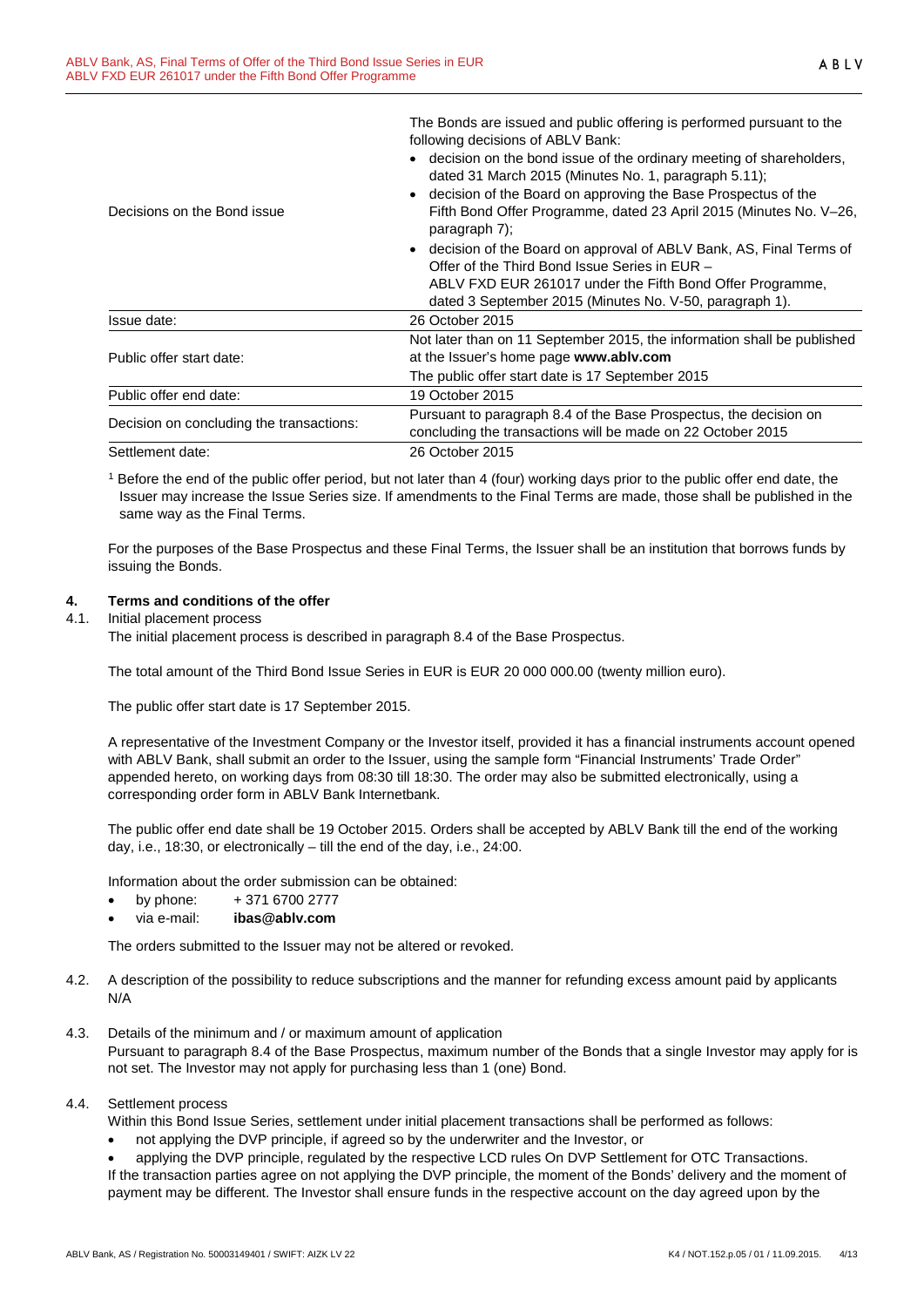transaction parties, whereas the Bonds shall be credited to the Investor's account on the day agreed upon by the transaction parties.

DVP shall be executed on the T+2 day, where "T" stands for the day of concluding the Bond purchase transaction, and "2" is the 2nd (second) working day after the day of concluding the Bond purchase transaction.

The day of concluding the transaction shall be the day of making the decision on concluding the transaction – for this Series it is set to be 22 October 2015.

The settlement date under the Third Bond Issue Series in EUR shall be 26 October 2015.

4.5. Information about results

Pursuant to paragraph 8.6 of the Base Prospectus, information on the initial placement results will be published at the Issuer's home page **www.ablv.com** within 10 (ten) working days after the public offer end date.

4.6. The procedure for the exercise of any right of pre-emption, the negotiability of subscription rights and the treatment of subscription rights not exercised. N/A

## <span id="page-4-0"></span>**5. Plan of securities distribution and allotment**

- 5.1. Offering the Bonds simultaneously in the markets of two or more countries N/A
- 5.2. Notification to applicants of the Bond amount allotted The Bank shall send a confirmation of the concluded transaction to the Investor, following the procedure set forth in ABLV Capital Markets, IBAS, General Terms of Business. The General Terms of Business are available at the Issuer's home page **[www.ablv.com](http://www.ablv.com/)**.

## <span id="page-4-1"></span>**6. Pricing**

- 6.1. Initial placement price of a Bond Initial placement price of a Bond is set to be **100%** of the Bond's face value. The Bond's face value is EUR 1 000.00 (one thousand euro).
- 6.2. Pricing method

ABLV Bank Board will determine the Bonds' price depending on the situation in secondary market of similar securities then present and, in particular, based on evaluation of the demand in the securities market and yield of comparable market instruments. The price determined by ABLV Bank for the Bond Issue Series shall be the same for all Investors and shall remain constant throughout the whole initial placement period.

6.3. Application of expenses and taxes

Purchasing the Bonds during the initial placement period, the Investor will have to transfer just set Bond sale price to the Issuer for each Bond unit being purchased.

Additional expenses under the transaction, which might include, without limitation, fees for account opening, for transaction conclusion and execution, may vary in different Investment Companies, and the Investor can find those out in the respective Investment Company engaged by the Investor in concluding the Bonds' purchase transaction as intermediary. ABLV Bank will not receive the said fees and payments charged by other Investment Companies and shall not be responsible for those additional expenses.

The Issuer shall be responsible for withholding and payment of taxes in compliance with the procedures and amount stated in the Republic of Latvia normative acts. The Issuer shall not be responsible for payment of taxes where the Republic of Latvia normative acts do not stipulate the Issuer's duty to assess and withhold the tax amount before making Interest Income payments.

## <span id="page-4-2"></span>**7. Placing and Underwriting**

7.1. Offer coordinator N/A

## 7.2. Depository

Joint stock company Latvian Central Depository, legal address: 1 Vaļņu Street, Riga, Latvia.

7.3. Entities agreeing to underwrite the issue N/A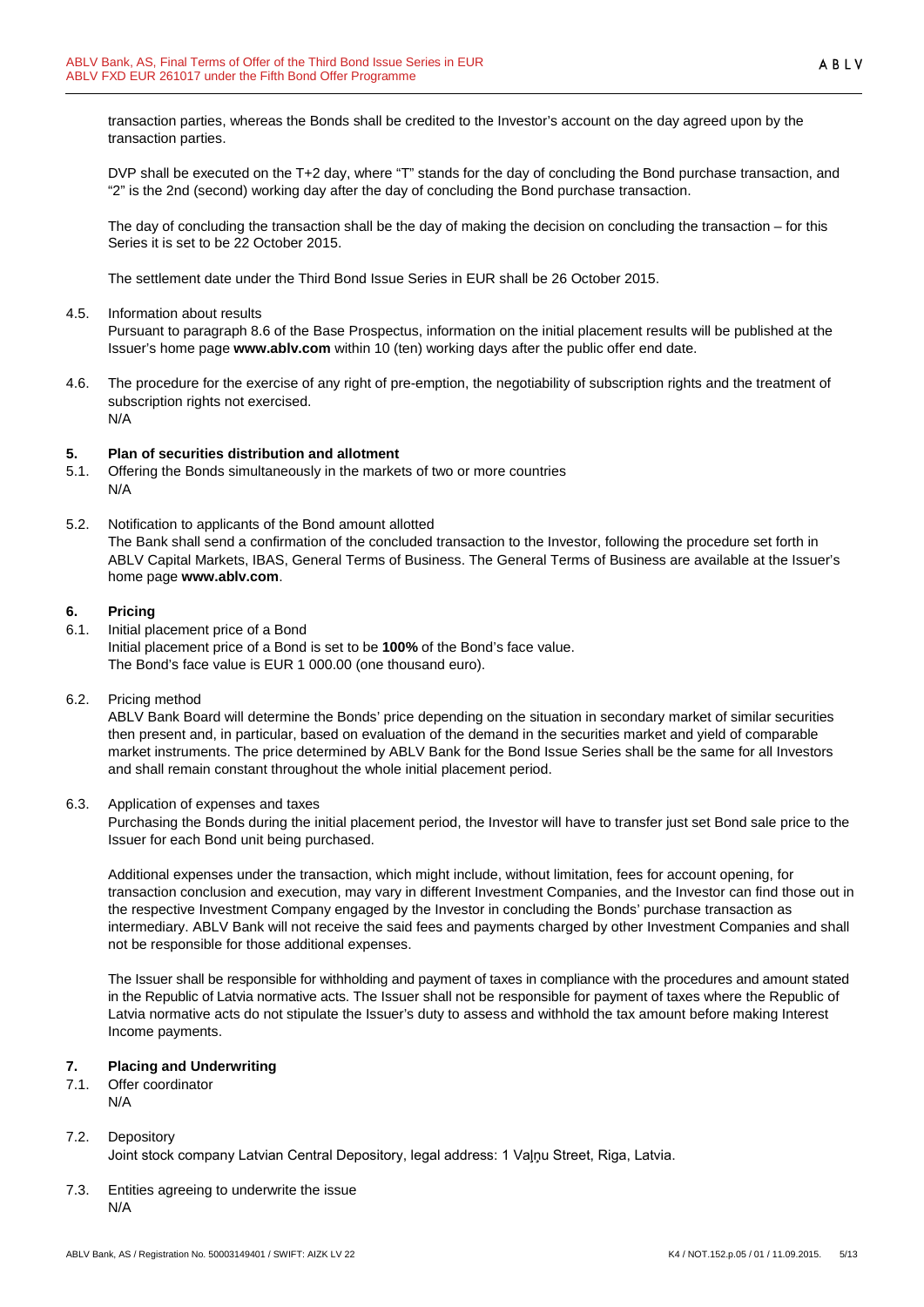7.4. Time of reaching the underwriting agreement N/A

## <span id="page-5-0"></span>**8. Admission to regulated market and trading arrangements**

- 8.1. Term and conditions of admission to regulated market Pursuant to paragraph 9 of the Base Prospectus, application for admitting the Bonds to the regulated market will be prepared in accordance with the Stock Exchange requirements and submitted within 3 (three) months after the end of the initial placement at the latest.
- 8.2. Regulated market Stock Exchange Nasdaq Riga, Baltic Bond List.
- 8.3. Entities which have a firm commitment to act as intermediaries in secondary trading, providing liquidity through bid and offer rates and description of the main terms of their commitment N/A

## <span id="page-5-1"></span>**9. Information about previous Bond Issue Series performed under the Programme**

- One issue performed under ABLV Bank, AS, First Offer Programme,
- Three issues performed under ABLV Bank, AS, Second Offer Programme,
- Six issues performed under ABLV Bank, AS, Third Offer Programme and
- Seven issues performed under ABLV Bank, AS, Fourth Offer Programme

have been included in the Baltic Bond List of the Stock Exchange Nasdaq Riga regulated markets.

Under ABLV Bank, AS, Fifth Offer Programme, there were two issues performed and included to securities lists of Nasdaq Riga regulated markets:

|                                | Straight coupon bonds in USD | Straight coupon bonds in EUR |
|--------------------------------|------------------------------|------------------------------|
| <b>ISIN</b>                    | LV0000801751                 | LV0000801769                 |
| Issue size                     | USD 75 000 000,00            | EUR 20 000 000,00            |
| Issue name                     | ABLV FXD USD 070717          | ABLV FXD EUR 070717          |
| Coupon rate (p.a.)             | Fixed: 1.55%                 | Fixed: 0.80%                 |
| Current interest income period | $07.07.2015 - 06.01.2016$    | $07.07.2015 - 06.01.2016$    |
| Issue date                     | 07.07.2015                   | 07.07.2015                   |
| Maturity date                  | 07.07.2017                   | 07.07.2017                   |

Simultaneously with the Third Bond Issue Series in EUR, the following public offering is performed under the Fifth Bond Offer Programme:

- Second Bond Issue Series in EUR ABLV SUB EUR 261025 subordinated bonds.
- Second Bond Issue Series in USD ABLV FXD USD 261017 straight 2-year bonds.

The Investors can find the information about issues performed under the First, Second, Third, Fourth and Fifth Offer Programmes and their Final Terms at ABLV Bank, AS, home page **[www.ablv.com](http://www.ablv.com/)**.

## <span id="page-5-2"></span>**10. Additional information**

- 10.1. Advisors connected with the Bond issue N/A
- 10.2. Information about the Bond issue provided by third parties N/A
- 10.3. Credit ratings assigned to the Bonds N/A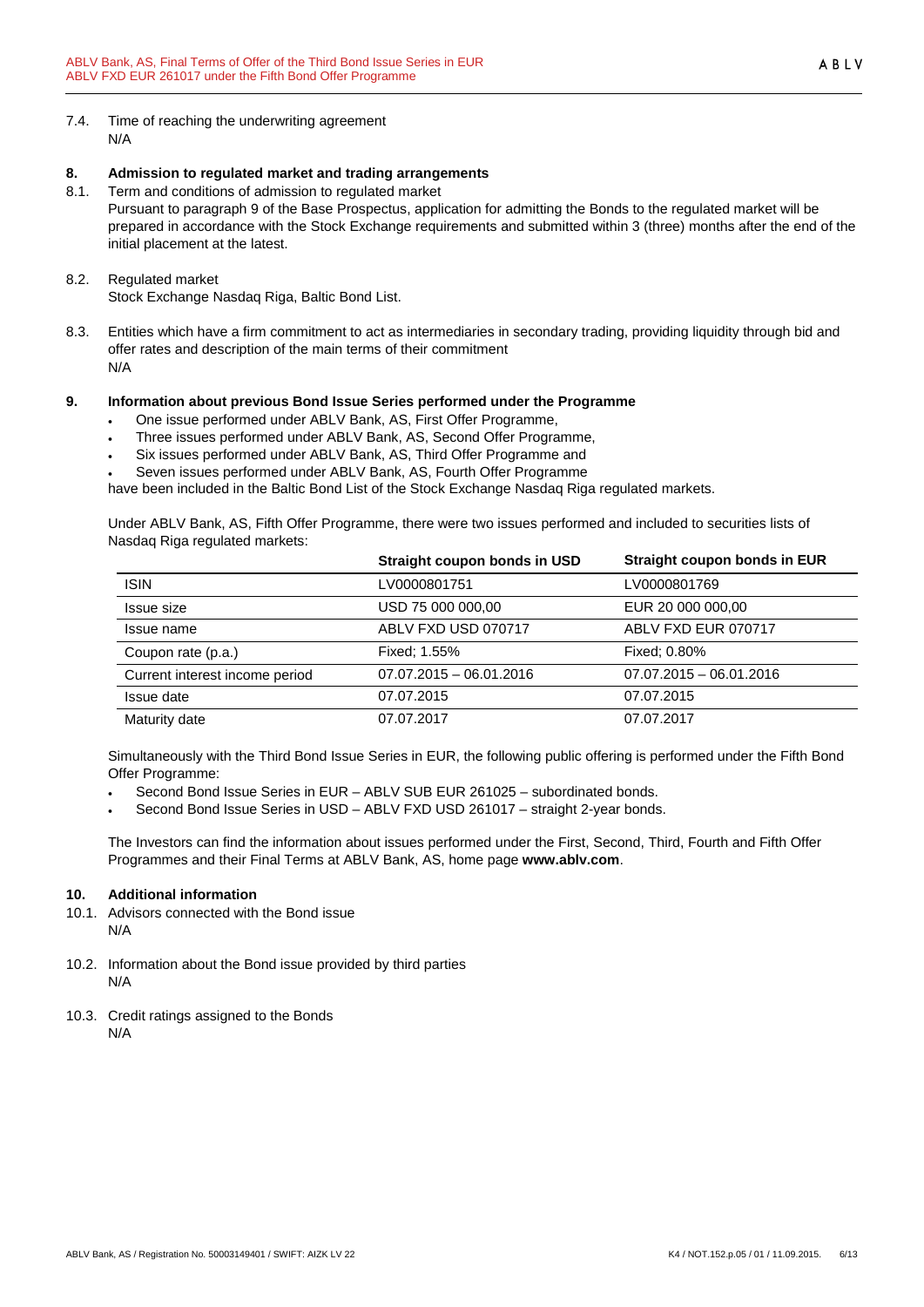| Name, surname           | <b>Position held</b>                                                   | <b>Signature</b> |  |
|-------------------------|------------------------------------------------------------------------|------------------|--|
| <b>Ernests Bernis</b>   | Chairman of the Board,<br>Chief Executive Officer (CEO)                |                  |  |
| Vadims Reinfelds        | Deputy Chairman of the Board,<br>Deputy Chief Executive Officer (dCEO) |                  |  |
| Māris Kannenieks        | Member of the Board,<br>Chief Financial Officer (CFO)                  |                  |  |
| Aleksandrs Pāže         | Member of the Board.<br>Chief Compliance Officer (CCO)                 |                  |  |
| <b>Rolands Citajevs</b> | Member of the Board.<br>Chief Information Officer (CIO)                |                  |  |
| Edgars Pavlovičs        | Member of the Board,<br>Chief Risk Officer (CRO)                       |                  |  |

The Final Terms were approved at ABLV Bank, AS, Board session on 3 September 2015.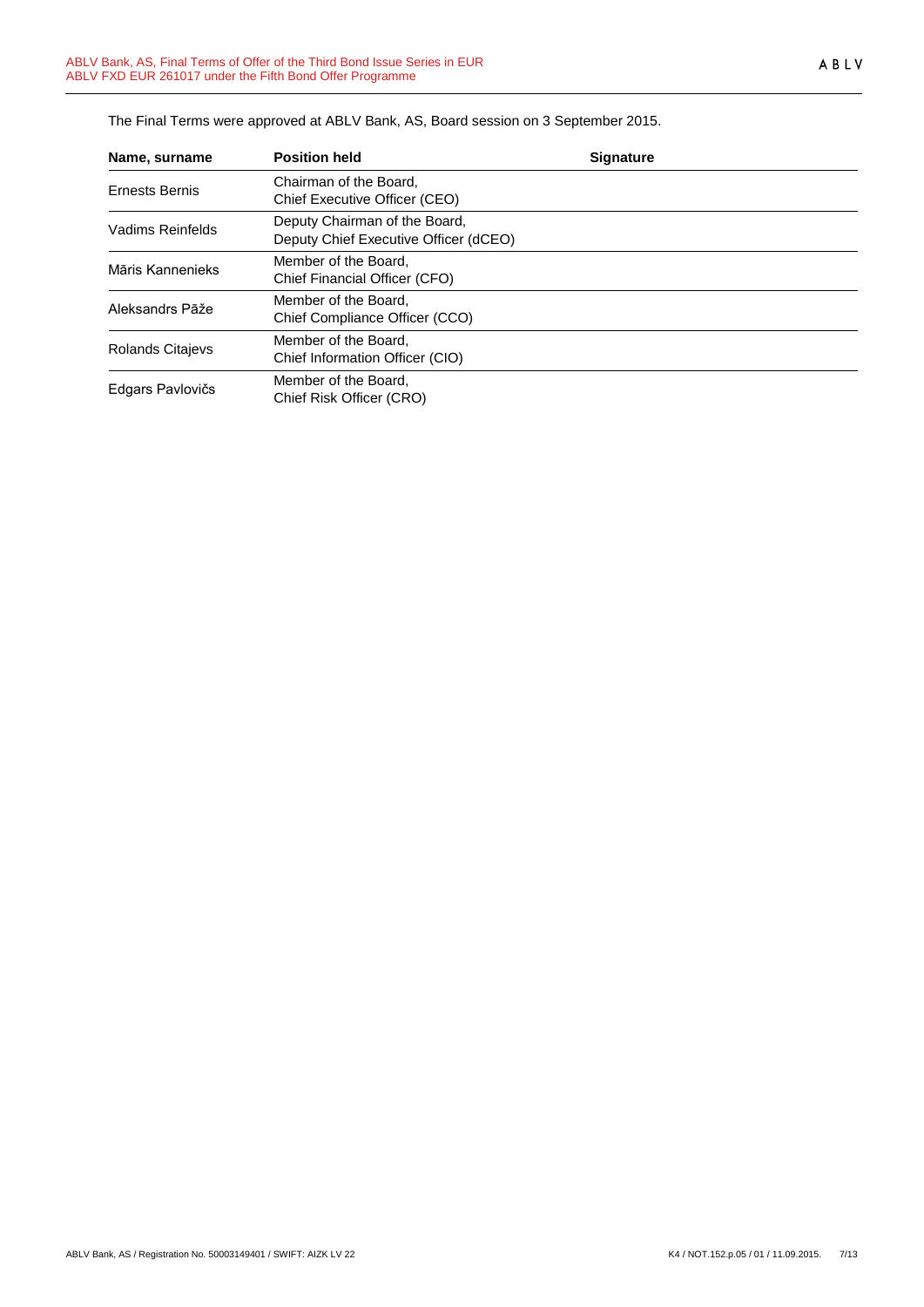#### Summary of the Bond issue

Appendix 1

ABLV

Section A. Introduction and warnings

The summary shall be deemed the introduction of the Base Prospectus. Any decision on investing in the Bonds shall be based on the Investor's judgement on the whole Base Prospectus and the respective Final Terms of the Bond issue.

Should any claim be lodged to a court regarding the information provided in the Base Prospectus, if necessary, the Investor lodging the claim to a court in accordance with normative acts of the respective member state shall cover the

A.1 costs of translating the Base Prospectus before the proceedings are initiated. The persons responsible for the information provided in the Base Prospectus, including persons that translated the same and applied for its notification, may be held civilly liable only where the summary is misleading, inaccurate, or inconsistent with other sections of the Base Prospectus, or fails to provide the most essential information that would aid the Investors when considering whether to invest in the Bonds.

# Section B. Issuer

|      | וסטכפו וטוויסטע                                                                                                                            |                                                                                                                                                                                                                                                                                                                                                    |
|------|--------------------------------------------------------------------------------------------------------------------------------------------|----------------------------------------------------------------------------------------------------------------------------------------------------------------------------------------------------------------------------------------------------------------------------------------------------------------------------------------------------|
| B.1  | Legal and commercial<br>name of the Issuer                                                                                                 | ABLV Bank, AS.                                                                                                                                                                                                                                                                                                                                     |
| B.2  | The domicile and legal<br>form of the Issuer, the<br>legislation under which<br>the Issuer operates<br>and its country of<br>incorporation | ABLV Bank is a joint stock company registered in the Republic of Latvia, which carries out its<br>operations in accordance with the Republic of Latvia legal acts, the European Union normative<br>acts, and the issued licence that allows rendering all financial services stated in the Credit<br>Institution Law.                              |
| B.3  | Description of, and key<br>factors relating to, the<br>nature of the Issuer's<br>current operations and<br>its principal activities        | Major lines of ABLV Bank business are rendering of tailored services to private and corporate<br>customers in Latvia, as well as export of high-quality financial services to foreign customers from<br>the EEA and CIS states. The Issuer's place of rendering the services is the Republic of Latvia.                                            |
| B.4a | Description of the most<br>significant recent<br>trends affecting the<br>Issuer and the<br>industries in which it<br>operates              | As at the day of producing the Final Terms, there is no information on any detected trends that<br>might have significant negative effect on operations of ABLV Bank, AS, or the banking sector in<br>2015. In 2015, liquidity and capitalization level in the banking sector remain high.<br>ABLV Bank, AS, plans gradual natural growth in 2015. |
| B.4b | Description of any<br>known trends affecting<br>the Issuer and the<br>industries in which it<br>operates                                   | As at the day of producing the Final Terms, there is no information on any detected trends,<br>events, claims, or obligations that might have significant negative effect on further operations of<br>ABLV Bank, AS, or the Republic of Latvia credit institution sector.                                                                          |
|      |                                                                                                                                            |                                                                                                                                                                                                                                                                                                                                                    |

The information provided in the table below completely matches that presented in ABLV Bank consolidated report for H1 2015.

|          |    | No Company                                             | Country<br>οf<br>Incorpo-<br>ration | Registration<br>number | <b>Business profile</b>   | Share in<br>the<br>entity's<br>capital<br>$(\%)$ | Share in the<br>entity's<br>capital<br>with voting<br>rights<br>(%) |
|----------|----|--------------------------------------------------------|-------------------------------------|------------------------|---------------------------|--------------------------------------------------|---------------------------------------------------------------------|
|          |    | ABLV Bank, AS                                          | LV                                  | 50003149401            | <b>Financial services</b> | 100                                              | 100                                                                 |
| n within | 2. | ABLV Bank Luxembourg, S.A. LU                          |                                     | B 162048               | <b>Financial services</b> | 100                                              | 100                                                                 |
|          | 3. | ABLV Consulting Services, AS LV                        |                                     | 40003540368            | Consulting services       | 100                                              | 100                                                                 |
|          | 4. | <b>ABLV Corporate Services</b><br>Holding Company, SIA | LV                                  | 40103799987            | Holding company           | 100                                              | 100                                                                 |
|          | 5. | <b>ABLV Corporate Services,</b><br><b>SIA</b>          | LV                                  | 40103283479            | Consulting services       | 100                                              | 100                                                                 |
|          | 6. | <b>ABLV Corporate Services,</b><br>LTD                 | CY                                  | HE273600               | Consulting services       | 100                                              | 100                                                                 |
|          | 7. | Pillar Holding Company, KS                             | LV                                  | 40103260921            | Holding company           | 100                                              | 100                                                                 |
|          | 8. | Pillar, SIA                                            | LV                                  | 40103554468            | Holding company           | 100                                              | 100                                                                 |

#### B.5 Issuer's position the group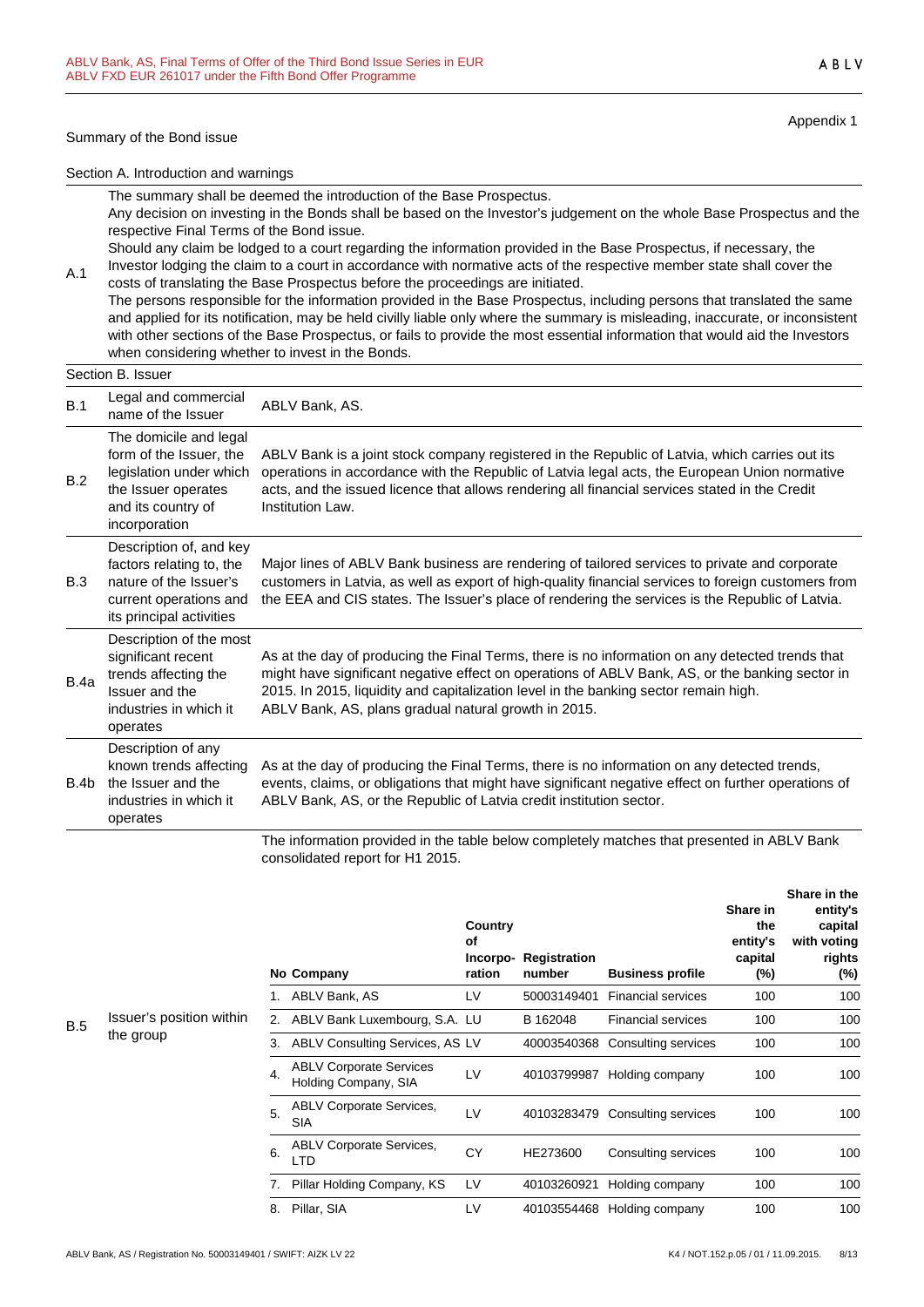|     |                       | No Company                                                                           | Country<br>of<br>ration | Incorpo- Registration<br>number | <b>Business profile</b>                         | Share in<br>the<br>entity's<br>capital<br>(%) | Share in the<br>entity's<br>capital<br>with voting<br>rights<br>(%) |
|-----|-----------------------|--------------------------------------------------------------------------------------|-------------------------|---------------------------------|-------------------------------------------------|-----------------------------------------------|---------------------------------------------------------------------|
|     |                       | 9. Pillar Management, SIA                                                            | LV                      | 40103193211                     | Real estate<br>management and<br>administration | 100                                           | 100                                                                 |
|     |                       | 10. Pillar 2, 12 & 14, SIA                                                           | LV                      | 50103313991                     | Real estate<br>transactions                     | 100                                           | 100                                                                 |
|     |                       | 11. Pillar 3, SIA                                                                    | LV                      | 40103193067                     | Real estate<br>transactions                     | 100                                           | 100                                                                 |
|     |                       | 12. Pillar 4 & 6, SIA                                                                | LV                      | 40103210494                     | Real estate<br>transactions                     | 100                                           | 100                                                                 |
|     |                       | 13. Pillar 7 & 8, SIA                                                                | LV                      | 40103240484                     | Real estate<br>transactions                     | 100                                           | 100                                                                 |
|     |                       | 14. Pillar 9, SIA                                                                    | LV                      | 40103241210                     | Real estate<br>transactions                     | 100                                           | 100                                                                 |
|     |                       | 15. Pillar 10, SIA                                                                   | LV                      | 50103247681                     | Real estate<br>transactions                     | 100                                           | 100                                                                 |
|     |                       | 16. Pillar 11, SIA                                                                   | LV                      | 40103258310                     | Real estate<br>transactions                     | 100                                           | 100                                                                 |
|     |                       | 17. Pillar 18, SIA                                                                   | LV                      | 40103492079                     | Real estate<br>transactions                     | 100                                           | 100                                                                 |
|     |                       | 18. Pillar 19, SIA                                                                   | LV                      | 40103766952                     | Real estate<br>transactions                     | 100                                           | 100                                                                 |
|     |                       | 19. Pillar 20, SIA                                                                   | LV                      | 40103903056                     | Real estate<br>transactions                     | 100                                           | 100                                                                 |
|     |                       | 20. Elizabetes Park House, SIA                                                       | LV                      | 50003831571                     | Real estate<br>transactions                     | 91.6                                          | 91.6                                                                |
|     |                       | Schaller Kyncl Architekten<br>21.<br>Riga, SIA                                       | LV                      | 40103437217                     | Designing and<br>designer's<br>supervision      | 100                                           | 100                                                                 |
|     |                       | 22. Pillar Parking, SIA                                                              | LV                      | 40103731804                     | Parking lot<br>management                       | 100                                           | 100                                                                 |
|     |                       | 23. New Hanza City, SIA                                                              | LV                      | 40103222826                     | Real estate<br>transactions                     | 100                                           | 100                                                                 |
|     |                       | 24. GP Electro, SIA                                                                  | LV                      | 40103693339                     | Real estate<br>management and<br>administration | 100                                           | 100                                                                 |
|     |                       | ABLV Asset Management,<br>25.<br><b>IPAS</b>                                         | LV                      |                                 | 40003814724 Financial services                  | 90                                            | 100                                                                 |
|     |                       | 26. ABLV Capital Markets, IBAS                                                       | LV                      |                                 | 40003814705 Financial services                  | 90                                            | 100                                                                 |
|     |                       | <b>ABLV Private Equity</b><br>27.<br>Management, SIA                                 | LV                      | 40103286757                     | Investment project<br>management                | 100                                           | 100                                                                 |
|     |                       | <b>ABLV Private Equity Fund</b><br>28.<br>2010, KS                                   | LV                      | 40103307758                     | Investment<br>activities                        | 100                                           | 100                                                                 |
|     |                       | Interest in ABLV Bank, in percentage terms of the voting shares, as at 30 June 2015: |                         |                                 |                                                 |                                               |                                                                     |
|     |                       | Ernests Bernis and Nika Berne (direct and indirect interest)                         |                         |                                 |                                                 |                                               | 43.12%                                                              |
|     |                       | Olegs Fils (indirect interest)                                                       |                         |                                 |                                                 |                                               | 43.13%                                                              |
| B.6 | Issuer's shareholders | 14 legal entities and 116 individuals                                                |                         |                                 |                                                 |                                               | 13.75%                                                              |

Shareholders of ABLV Bank, AS, voting shares have no different voting rights. ABLV Bank, AS, is controlled by its shareholders pursuant to the procedures set forth in the Commercial Law.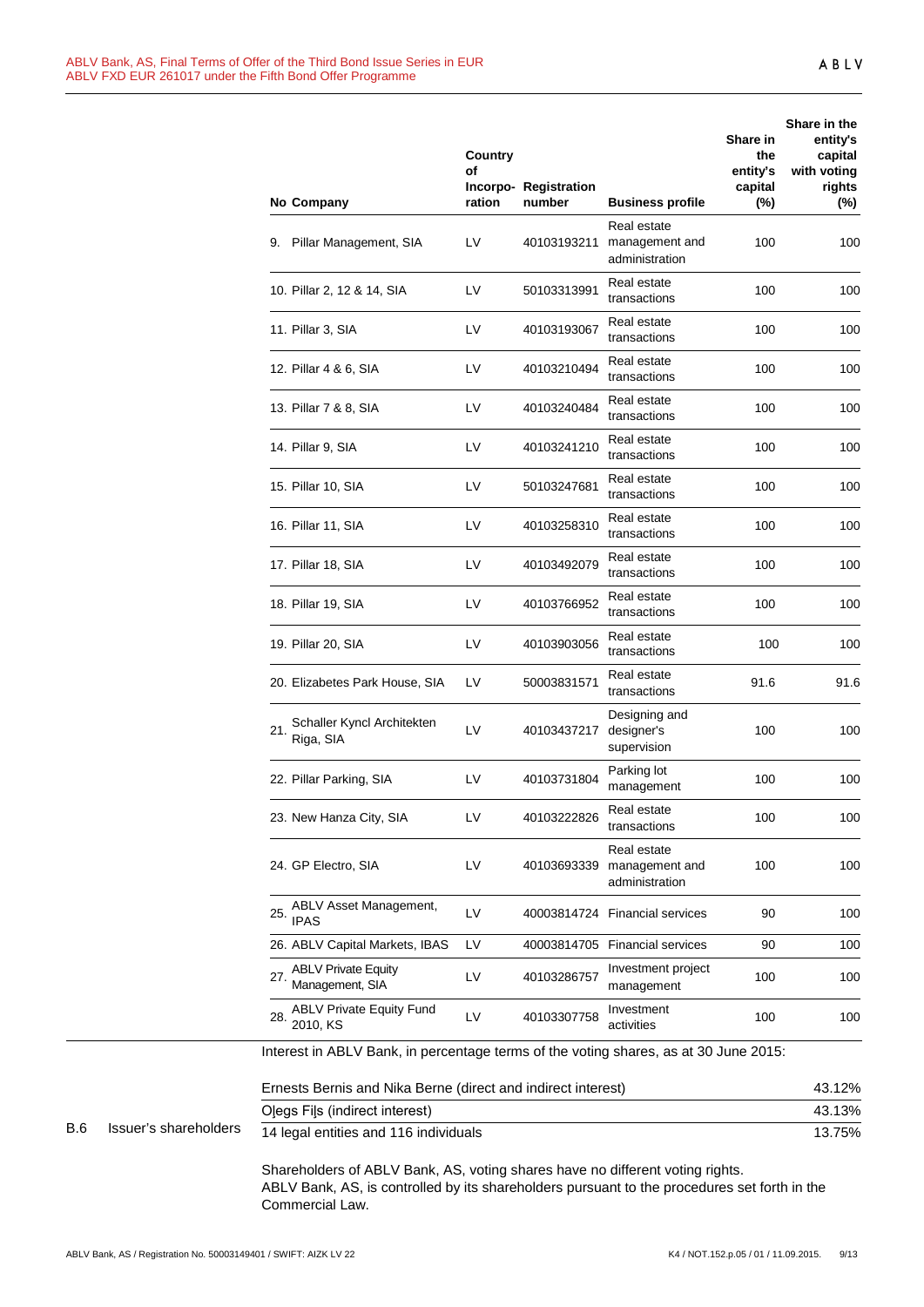|            |                       |                                                                       | 30.06.2015               | 31.12.2014      |
|------------|-----------------------|-----------------------------------------------------------------------|--------------------------|-----------------|
|            |                       | <b>Assets</b>                                                         | <b>EUR '000</b>          | <b>EUR '000</b> |
|            |                       | Cash and deposits with central banks                                  | 340 421                  | 258 908         |
|            |                       | Balances due from credit institutions                                 | 595 525                  | 795 282         |
|            |                       | Derivatives                                                           | 223                      | 4 0 7 9         |
|            |                       | Financial assets at fair value through profit or loss                 | 16747                    | 14 8 84         |
|            |                       | Available-for-sale financial assets                                   | 1 604 036                | 1 209 073       |
|            |                       | Loans                                                                 | 833 309                  | 790 247         |
|            |                       | Held-to-maturity investments                                          | 983 786                  | 930 579         |
|            |                       | Investments in subsidiaries and associates                            | 121 803                  | 115 099         |
|            |                       | Investment properties                                                 | 25 0 23                  | 25 033          |
|            |                       | Tangible fixed assets                                                 | 10 060                   | 10 606          |
|            |                       | Intangible fixed assets                                               | 5 807                    | 5700            |
|            |                       | Current corporate income tax receivables                              | 3 3 3 4                  | 3 2 5 7         |
|            |                       | Deferred corporate income tax                                         | 313                      | 1457            |
|            |                       | Non-financial assets held for sale                                    |                          |                 |
|            |                       | Other assets                                                          | 7854                     | 5640            |
|            |                       | <b>Total assets</b>                                                   | 4 548 241                | 4 169 844       |
|            |                       | <b>Liabilities</b>                                                    |                          |                 |
|            |                       | Derivatives                                                           | 112                      | 5630            |
|            |                       | Demand deposits from central banks                                    | 116819                   | 16797           |
|            |                       | Demand deposits from credit institutions                              | 31 594                   | 28 962          |
|            |                       | Term deposits from credit institutions                                |                          | 2971            |
| <b>B.7</b> | Financial information | Deposits                                                              | 3 646 256                | 3 406 032       |
|            |                       | Current corporate income tax liabilities                              |                          |                 |
|            |                       | Other liabilities                                                     | 12 113                   | 13 205          |
|            |                       | Deferred corporate income tax                                         |                          |                 |
|            |                       | Provisions                                                            | 346                      | 352             |
|            |                       | <b>Issued securities</b>                                              | 475 950                  | 454 581         |
|            |                       | Subordinated deposits                                                 | 15767                    | 14 4 13         |
|            |                       | <b>Total liabilities</b>                                              | 4 298 967                | 3 942 943       |
|            |                       | Shareholders' equity                                                  |                          |                 |
|            |                       | Paid-in share capital                                                 | 35 0 35                  | 32 650          |
|            |                       | Share premium                                                         | 96 918                   | 66 270          |
|            |                       | Reserve capital and other reserves                                    | 2 1 3 4                  | 2 1 3 4         |
|            |                       | Fair value revaluation reserve of available-for-sale financial assets | 2 9 0 4                  | (1427)          |
|            |                       | Retained earnings brought forward                                     | 68 830                   | 68 600          |
|            |                       | Retained earnings for the period                                      | 43 453                   | 58 674          |
|            |                       | Attributable to the equity holders of the Bank                        | 249 274                  | 226 901         |
|            |                       | Non-controlling interests                                             | $\overline{\phantom{0}}$ |                 |
|            |                       | Total shareholders' equity                                            | 249 274                  | 226 901         |
|            |                       | Total liabilities and shareholders' equity                            | 4 548 241                | 4 169 844       |
|            |                       | <b>Memorandum items</b>                                               |                          |                 |
|            |                       | Contingent liabilities                                                | 10768                    | 9444            |
|            |                       | Financial commitments                                                 | 71 906                   | 60 228          |

# **Statements of financial position as at 31 December 2014 and 30 June 2015**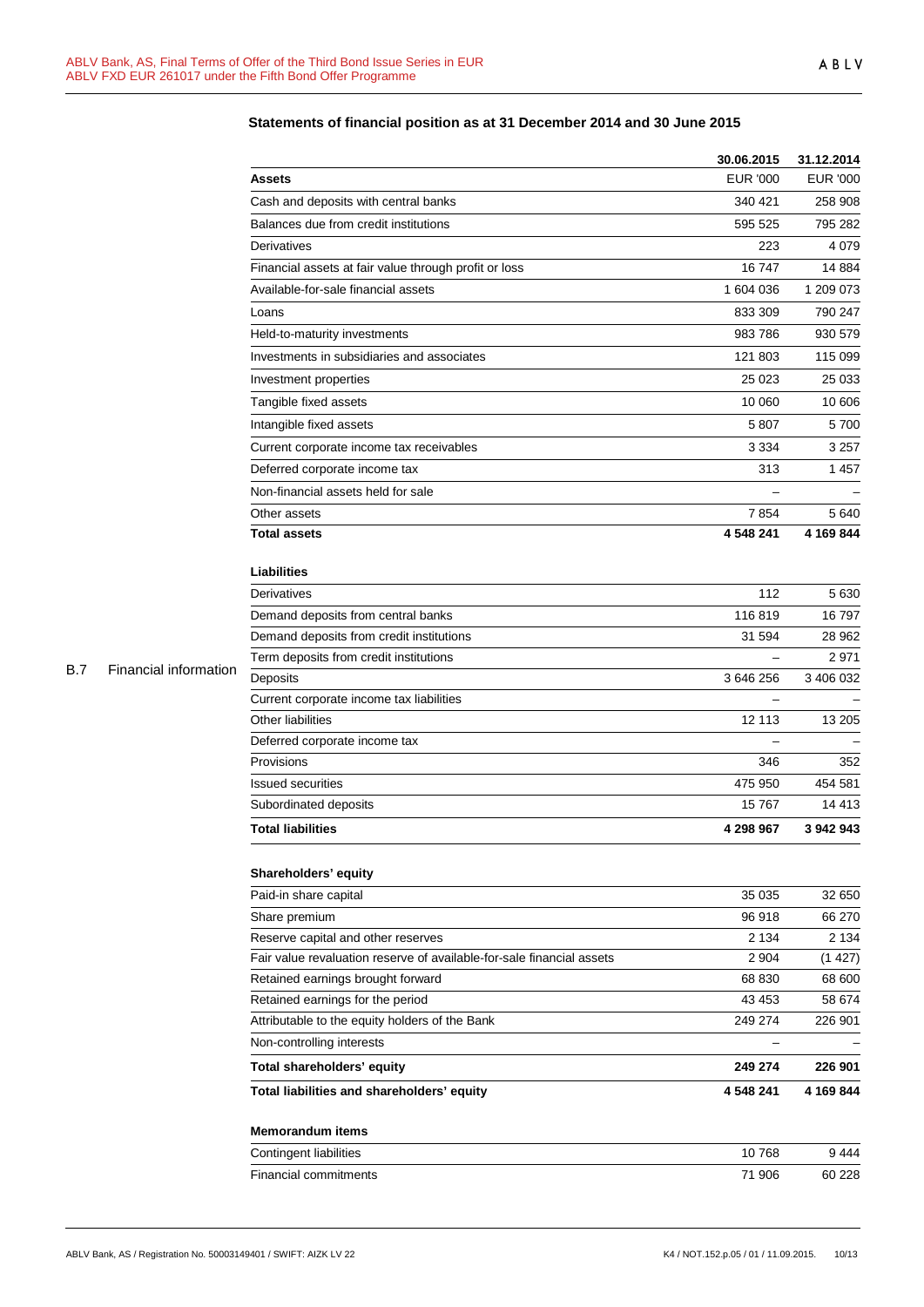|             |                                                                                         | Planning growth, increase of profitability and overall income in 2015, ABLV Bank pays great<br>attention to assessing and reducing possible impact of negative factors, as well as to risk<br>management and compliance with regulatory requirements.                                                                                                                                                                                                                                             |
|-------------|-----------------------------------------------------------------------------------------|---------------------------------------------------------------------------------------------------------------------------------------------------------------------------------------------------------------------------------------------------------------------------------------------------------------------------------------------------------------------------------------------------------------------------------------------------------------------------------------------------|
| <b>B.8</b>  | Key pro forma<br>financial information                                                  | The amount of net fee income and net profit in 2015 are expected to remain at the level of 2014.<br>The average increase of deposits in 2015 is planned to reach 10%, and thus the total amount of<br>deposits might exceed EUR 4 billion by the end of 2015. We plan to grant new commercial loans<br>for financing large business projects, the total amount of those loans constituting about EUR 130<br>million. In 2015, net profit is planned to be approximately the same as that in 2014. |
|             |                                                                                         | The above information addresses a hypothetical situation and, therefore, does not represent the<br>Issuer's actual financial position or results.                                                                                                                                                                                                                                                                                                                                                 |
| <b>B.9</b>  | Profit forecast                                                                         | ABLV Bank made no profit forecasts for the following periods of operations.                                                                                                                                                                                                                                                                                                                                                                                                                       |
| <b>B.10</b> | Qualifications in the<br>audit report on the<br>financial information                   | ABLV Bank audited financial report for H1 2015 contains no auditors' qualifications or disclaimers.                                                                                                                                                                                                                                                                                                                                                                                               |
| <b>B.11</b> | Issuer's equity                                                                         | ABLV Bank meets equity requirements set forth in the legal acts.<br>As at 30 June 2015, ABLV Bank equity equaled EUR 321.3 million.                                                                                                                                                                                                                                                                                                                                                               |
| <b>B.12</b> | Forecasts regarding                                                                     | ABLV Bank forecasts contain no adverse changes since the date of its last published audited<br>financial statements.                                                                                                                                                                                                                                                                                                                                                                              |
|             | the Issuer                                                                              | There are no significant changes in the financial or trading position of ABLV Bank detected<br>subsequent to the period covered by the historical financial information.                                                                                                                                                                                                                                                                                                                          |
| <b>B.13</b> | Events particular to<br>the Issuer which are<br>to a material extent<br>relevant to the | Recently there were no events particular to ABLV Bank which are to a material extent relevant to<br>the evaluation of the Issuer's solvency.                                                                                                                                                                                                                                                                                                                                                      |
|             | evaluation of the<br>Issuer's solvency                                                  |                                                                                                                                                                                                                                                                                                                                                                                                                                                                                                   |
| <b>B.14</b> | Issuer's position<br>within the group                                                   | ABLV Bank is not dependent upon other entities within the ABLV Bank group.                                                                                                                                                                                                                                                                                                                                                                                                                        |
| <b>B.15</b> | Issuer's principal<br>activities                                                        | ABLV Bank principal activities are rendering of financial services.                                                                                                                                                                                                                                                                                                                                                                                                                               |
| <b>B.16</b> | Control over the<br>Issuer                                                              | N/A                                                                                                                                                                                                                                                                                                                                                                                                                                                                                               |
| <b>B.17</b> | Credit ratings<br>assigned to the<br>Issuer's debt<br>securities                        | ABLV Bank, AS, is not assigned credit ratings by credit rating agencies registered and / or certified<br>in accordance with Regulation No 1060/2009 on credit rating agencies.                                                                                                                                                                                                                                                                                                                    |
|             | $B.18 - B.50$                                                                           | N/A                                                                                                                                                                                                                                                                                                                                                                                                                                                                                               |
|             | Section C. Securities                                                                   |                                                                                                                                                                                                                                                                                                                                                                                                                                                                                                   |
| C.1         | <b>Bond details</b>                                                                     | Bonds issued under the Third Bond Issue Series in EUR - ABLV FXD EUR 261017<br>(ISIN LV0000801868) are dematerialized bearer securities without restraint on alienation.                                                                                                                                                                                                                                                                                                                          |
| C.2         | Currency of the Bond<br>issue                                                           | EUR (euro)                                                                                                                                                                                                                                                                                                                                                                                                                                                                                        |
| C.3         | Information about<br>shares issued                                                      | N/A                                                                                                                                                                                                                                                                                                                                                                                                                                                                                               |
| C.4         | Rights attached to the<br>shares issued                                                 | N/A                                                                                                                                                                                                                                                                                                                                                                                                                                                                                               |
| C.5         | Restrictions on the<br>free transferability of<br>the Bonds                             | The Bonds are freely transferrable securities that represent the Issuer's debt to the owners of the<br>Bonds without additional collateral. The Bonds are dematerialized bearer securities without<br>restraint on alienation – transferrable securities.                                                                                                                                                                                                                                         |
| C.6         | Admission of the<br>issued shares to<br>trading on a<br>regulated market                | N/A                                                                                                                                                                                                                                                                                                                                                                                                                                                                                               |
| C.7         | Dividend policy                                                                         | N/A                                                                                                                                                                                                                                                                                                                                                                                                                                                                                               |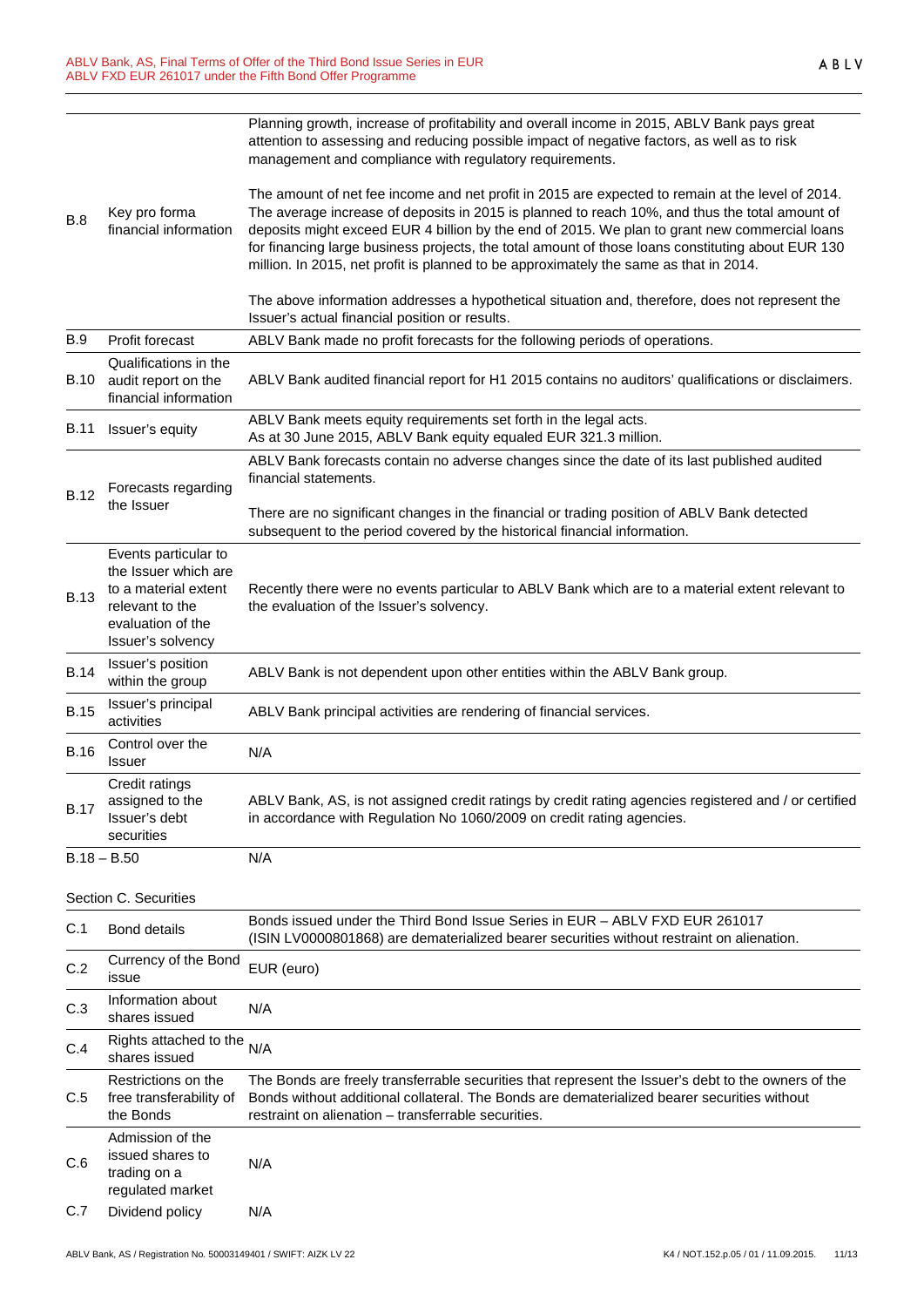|             |                                                                             | Division of the Bonds into categories<br>The Bonds are not supposed to be divided into categories. Pursuant to these Final Terms, straight<br>Bonds are supposed to be issued.<br>Limitations to the rights attached to the Bonds                                                                                                                                                                    |
|-------------|-----------------------------------------------------------------------------|------------------------------------------------------------------------------------------------------------------------------------------------------------------------------------------------------------------------------------------------------------------------------------------------------------------------------------------------------------------------------------------------------|
|             |                                                                             | The Bonds are freely transferrable securities without restraint on their alienation.                                                                                                                                                                                                                                                                                                                 |
|             |                                                                             | <b>Interest Rate</b><br>The Annual Interest Rate is fixed, and it is equal to 0.80% (p.a.).                                                                                                                                                                                                                                                                                                          |
| C.8,<br>C.9 | Rights attached to<br>the Bonds                                             | The date from which interest becomes payable and the due dates for interest<br>The Interest Income shall be accrued starting from 26 October 2015. The Interest Income shall be<br>paid twice a year: on 26 October and 26 April, starting from 26 April 2016, ending on<br>26 October 2017.                                                                                                         |
|             |                                                                             | Bond maturity date and repayment procedures<br>The Investor shall receive the Bond Face Value as a lump-sum payment on 26 October 2017.                                                                                                                                                                                                                                                              |
|             |                                                                             | Bond yield<br>Fixed rate is applied to the Bonds, and therefore the yield does not change.                                                                                                                                                                                                                                                                                                           |
|             |                                                                             | Representatives of debt security holders<br>Holders of the debt securities may freely determine representatives for exercising the rights<br>attached to the Bonds.                                                                                                                                                                                                                                  |
| C.10        | Interest payments<br>under securities<br>involving derivative<br>components | N/A                                                                                                                                                                                                                                                                                                                                                                                                  |
| C.11        | Admission of the<br>Bonds to the<br>regulated market                        | The Bonds are supposed to be admitted to the regulated market - Baltic Bond List of Nasdaq Riga<br>Stock Exchange.                                                                                                                                                                                                                                                                                   |
| C.12        | Minimum face value<br>of the issue                                          | Pursuant to paragraph 8.4 of the Base Prospectus, the Investor may not apply for purchasing less<br>than 1 (one) Bond.                                                                                                                                                                                                                                                                               |
|             | $C.13 - C.22$                                                               | N/A                                                                                                                                                                                                                                                                                                                                                                                                  |
|             | Section D. Risks                                                            |                                                                                                                                                                                                                                                                                                                                                                                                      |
|             |                                                                             | In carrying out its operating activities, ABLV Bank is subject to various risks. Most significant risks<br>that may decrease the Issuer's ability to perform its obligations.                                                                                                                                                                                                                        |
|             |                                                                             | 1. Credit risk<br>Credit risk is exposure to potential losses in case of ABLV Bank counterparty or debtor<br>being unable to pay the contractual obligations to ABLV Bank.                                                                                                                                                                                                                           |
|             |                                                                             | 2. Liquidity risk<br>Liquidity is ABLV Bank ability to maintain or ensure sufficient cash flow to meet the expected<br>(everyday) or sudden (critical) need for the same in order to provide financing for asset<br>growth or discharge the financial obligations in a due time. This means the ability to turn<br>assets into cash with minimal loss or ensure reasonably priced credit facilities. |
| D.1,<br>D.2 | Key information<br>on the key risks                                         | Currency exchange rate fluctuation risk<br>3.<br>ABLV Bank is exposed to negative effects of fluctuations in the foreign currency exchange<br>rates on its financial position and cash flow.                                                                                                                                                                                                         |
|             |                                                                             | Interest rate risk<br>4.<br>Interest rate risk represents the adverse effect of the market interest rate fluctuations on<br>ABLV Bank financial performance.                                                                                                                                                                                                                                         |
|             |                                                                             | Non-financial risks<br>5.<br>During the course of its operations, ABLV Bank encounters also non-financial risks<br>(including operational risk, reputational risk, etc.) with exposure to sudden loss. The cause<br>of such risks may be, for instance, clerical errors or fraud, break-downs in information<br>systems, insufficient internal control and procedures, etc.                          |